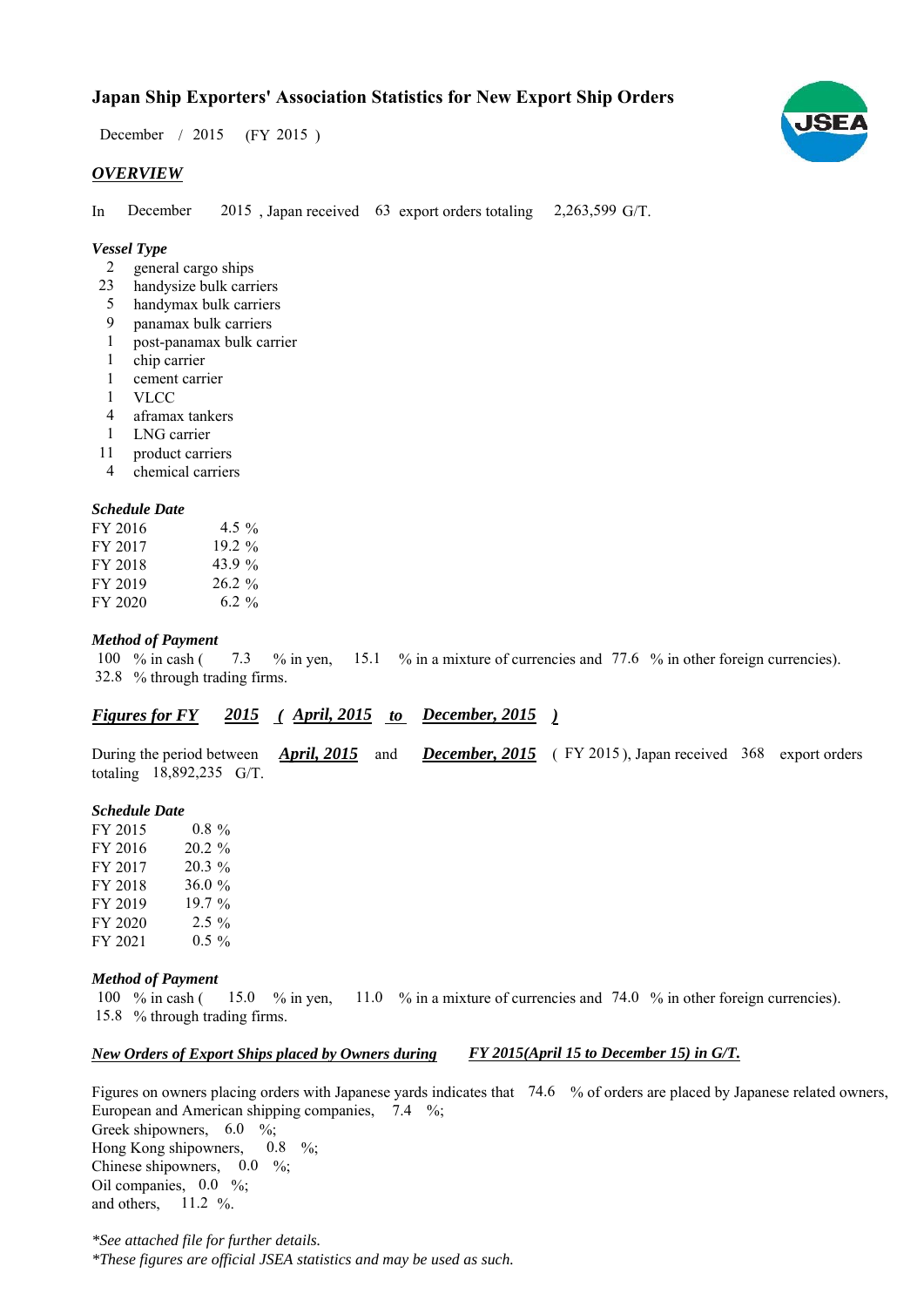# New Export Orders Placed in December 2015 (FY 2015) Based on Fiscal Year

JSEA (January 2016)

| Description              | Apr 14 to Mar 15 |            | Apr $15$ to Aug $15$ |            | September 2015 |          | October 2015 |           | November 2015  |           | December 2015  |           | Apr 15 to Dec 15 |            | Jan 15 to Dec 15 |              |
|--------------------------|------------------|------------|----------------------|------------|----------------|----------|--------------|-----------|----------------|-----------|----------------|-----------|------------------|------------|------------------|--------------|
|                          | No.              | G/T        | No.                  | G/T        | No.            | G/T      | No.          | G/T       | N <sub>0</sub> | G/T       | N <sub>0</sub> | G/T       | No.              | G/T        | No.              | G/T          |
| General Cargos           | 20               | ,759,860   | 22                   | 2,153,388  | 15             | 364,550  | 10           | .764,799  |                |           |                | 32,400    | 49               | 4,315,137  |                  | 4,603,137    |
| <b>Bulk Carriers</b>     | 208              | 8,162,290  | 112                  | 4,992,650  | 19             | 600,500  | 28           | 1,251,050 | 20             | 530,500   | 40             | 1,206,999 | 219              | 8,581,699  | 258              | 10,078,639   |
| Tankers                  | 44               | 2,959,400  | 55                   | 3,368,099  | 6              | 560,500  |              | 478,100   |                | 564,500   | 21             | 1,024,200 | 100              | 5,995,399  | 115              | 7,539,799    |
| <b>Combined Carriers</b> |                  |            |                      |            |                |          |              |           |                |           |                |           |                  |            |                  |              |
| Others                   |                  |            |                      |            |                |          |              |           |                |           |                |           |                  |            |                  |              |
| Total                    | 272              | 12,881,550 | 189                  | 10,514,137 | 40             | ,525,550 | 47           | 3,493,949 | 29             | 1,095,000 | 63             | 2,263,599 | 368              | 18,892,235 | 424              | 22, 221, 575 |
| FY 2015 / FY2014 (%)     |                  | $*78.1$    |                      | 166.3      |                | 336.0    |              | 286.4     |                | 323.2     |                | 186.3     |                  | 197.8      |                  | ** $149.7$   |
| In CGT                   |                  | 6,285,421  |                      | 4,900,755  |                | 878,364  |              | ,501,532  |                | 511,912   |                | 1,182,524 |                  | 8,975,087  |                  | 10,548,629   |

*Figures for shipbuilding orders of 500 G/T and over for export as steel vessels placed with JSEA members are covered.*

\*FY 2014/FY2013

\*\*Calendar Year 2015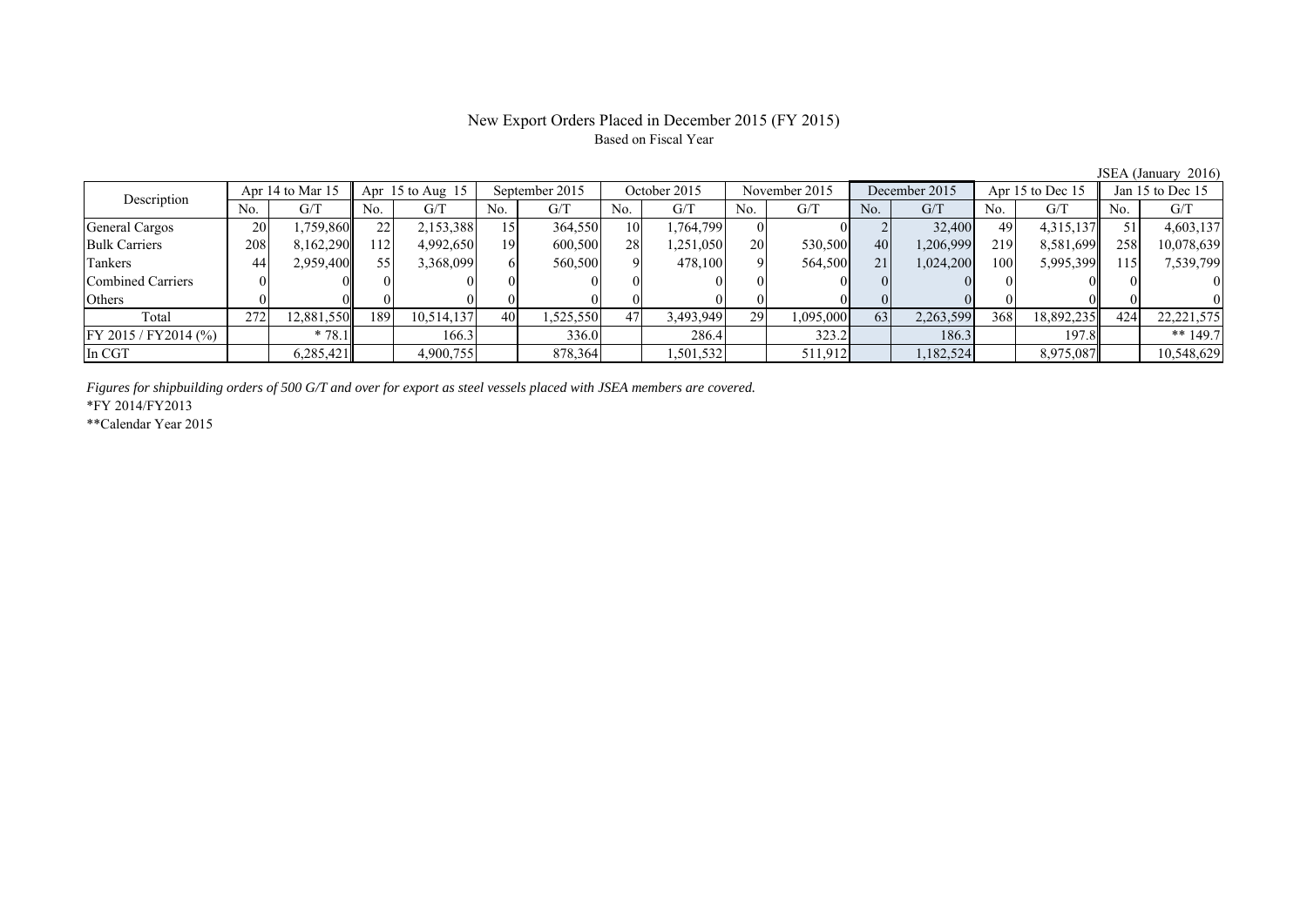# Export Ships Delivered in December 2015 (FY 2015) Based on Fiscal Year

|                      |                  |            |                      |           |                |         |                 |         |                |         |               |         |                  |           | $0.00011 + 0.00011$ | $-0.1$     |
|----------------------|------------------|------------|----------------------|-----------|----------------|---------|-----------------|---------|----------------|---------|---------------|---------|------------------|-----------|---------------------|------------|
| Description          | Apr 14 to Mar 15 |            | Apr $15$ to Aug $15$ |           | September 2015 |         | October 2015    |         | November 2015  |         | December 2015 |         | Apr 15 to Dec 15 |           | Jan 15 to Dec 15    |            |
|                      | No.              | G/T        | No.                  | G/T       | No.            | G/T     | No.             | G/T     | N <sub>0</sub> | G/T     | No.           | G/T     | No.              | G/T       | No.                 | G/T        |
| General Cargos       | 14'              | 558.741    |                      | 546,366   |                | 9,865   |                 |         |                |         |               | 70.826  | 10               | 627.057   |                     | 907,644    |
| <b>Bulk Carriers</b> | 251              | 10,124,499 | 103                  | 3,895,473 | 24             | 892.421 | 19              | 683,598 |                | 403,414 |               | 301,931 | 163              | 6,176,837 | 251                 | 9,744,045  |
| Tankers              |                  | 1,081,581  |                      | 21,122    |                | 90.374  |                 | 16,222  |                | 136,739 |               |         |                  | 264,457   |                     | 342,891    |
| Combined Carriers    |                  |            |                      |           |                |         |                 |         |                |         |               |         |                  |           |                     |            |
| Others               |                  |            |                      |           |                |         |                 | 9,269   |                |         |               |         |                  | 9.269     |                     | 9.269      |
| Total                | 282              | 11,764,821 | 13                   | 4,462,961 | 291            | 992,660 | 22 <sub>1</sub> | 709.089 | 10             | 540.153 |               | 372,757 | 183              | 7,077,620 | 280                 | 11,003,849 |
| FY 2015 / FY2014 (%) |                  | $*98.0$    |                      | 107.7     |                | 76.2    |                 | 49.2    |                | 87.4    |               | 111.6   |                  | 90.3      |                     | ** 95.2    |
| In CGT               |                  | 5,461,524  |                      | 2,099,372 |                | 489,183 |                 | 355,680 |                | 271,301 |               | 176,563 |                  | 3,392,099 |                     | 5,190,609  |

*Deliveries of new shipbuilding orders of 500 G/T and over for export as steel vessels placed with JSEA members are covered.*

\*FY 2014/FY2013

\*\*Calendar Year 2015

JSEA (January 2016)